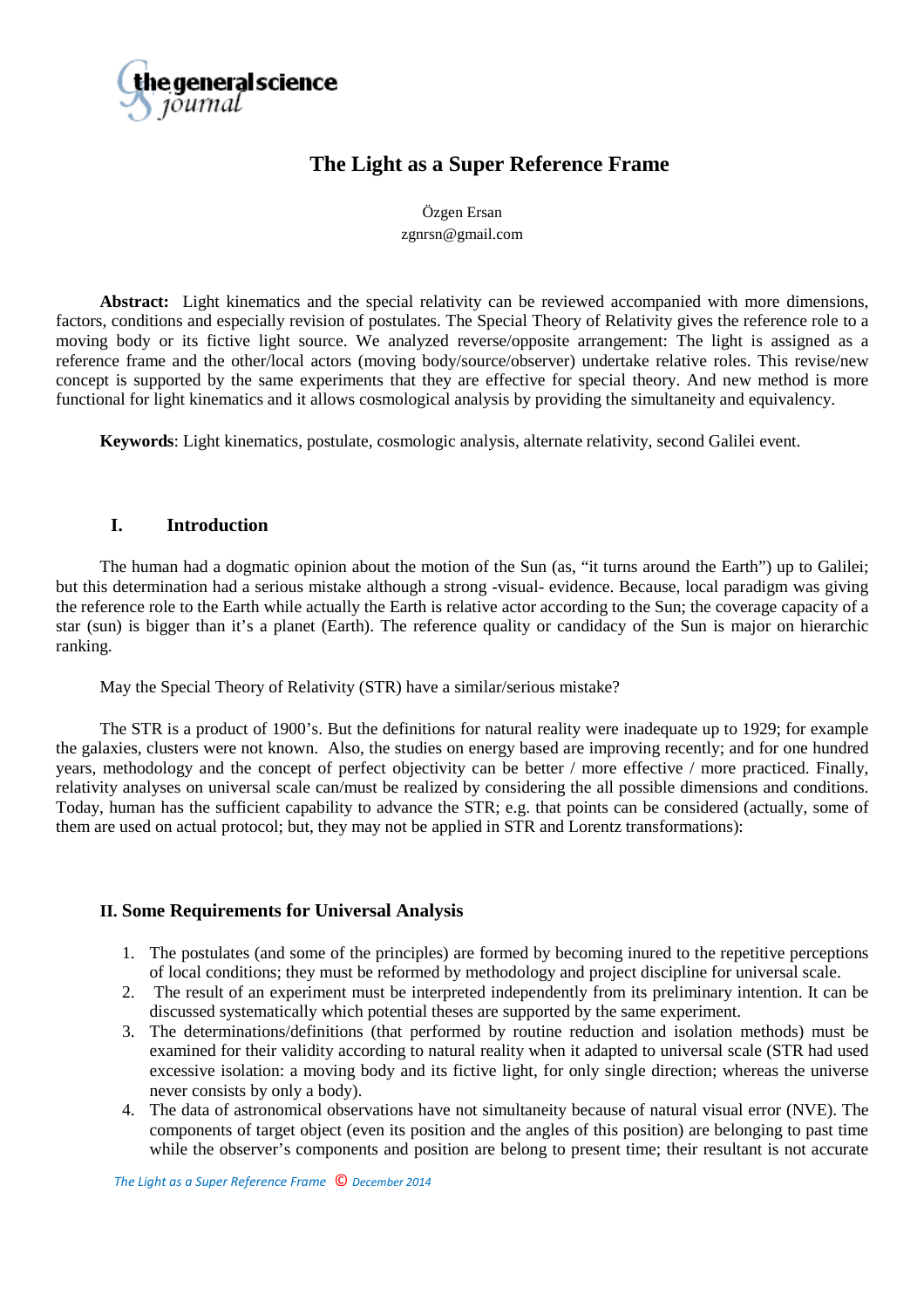for cosmological analysis. These data must be transformed to simultaneous values. The primary reason of NVE and observational illusion is the finite/limited value of light's speed. If the velocity of light may be infinite, the NVE would not be mentioned.

- 5. In relativity, the hierarchic ranking of reference frames according to their coverage capacities is important. And the major object (for the role of reference frame) which has higher capacity must be preferred to eliminate wrong perception (like on the relation of the Sun and Earth).
- 6. On cosmological analyses, -to guarantee the equivalence of objects' parameter- the analysis must be organized between biggest formations (clusters or super clusters) in universe (not a target galaxy and the Earth).
- 7. The parameters of the objects must get value according to a co-reference frame. This point has critical importance when the light is an actor/object of the process/analysis. Are we allowed to use the value of light's velocity and the local speed of the other object (light source or observer) together in the same formula? STR and Lorentz allowed to this without enough discussing; whereas, the equivalence can be guaranteed when the most external frame is considered the mission of co-reference frame for relativity and light kinematics. The velocity of light is "c" again; and universal speeds of other/local actors (source or observer on the Earth) will be used.
- 8. The definition/concept of direct relativity between the Light and the light source must be examined again (look at the analogy "lake surface" section VI).
- 9. The nuance about the concepts of "direct relative" and "indirect/nominal relative" must be distinguished and considered (look at its own section VII).
- 10. On experiments and analyses it must be applied a defined/unique photon by numerating instead of the continuous light.
- 11. Energy and light kinematics require the thinking like in abstract mathematics.

# **III. Reference** Role **of the Light**

On classical relativity analyses, each one of the objects can be chosen for the role of reference frame; if the objects have equivalency (If their parameters' values are calibrated according to a co-reference frame). When the capacities of objects are different; to choose the higher one for reference role is well (The roles and results are appropriate for that phrase: "The Moon turns around the earth"). Reciprocity can be possible with equivalency. If we rank the formations according to their coverage capacity:

Macro frame (Entire space/vacuum) …… Observable universe Super clusters Galaxy clusters (e.g. Local group) Galaxies (e.g. Milky Way) Star systems (e.g. the Solar system) Planets (e.g. the Earth) Secondary planets or vehicles on the planet (e.g. the Moon or a train) …… Micro frames (a lamp, moving bodies)

Where is the light located on this scale? Or the light gets relative value for its velocity according to which one? STR said that "to assign all of them is possible" and analyzed with the light source or the local place (actually every moving bodies). A fictive light escapes by the velocity c from any – even, moving- object according to STR.

The experimenters can have proclivity to consider his local environment as a reference frame like in mechanics; if the object (A) obtains its speed due to the object (B), its speed has meaning of "relative" [intrinsically, the object (A) does not get its speed without the mass of object (B)]; this meaning of "relativity" is first hand/genuine/direct. The light has not a measurable mass and it has not a mechanic relation with its source. Lorentz and Einstein had supposed that the velocity of light "c" is direct relative according to its source. Because they had stronger evidence than visual evidence: the measuring experiments for the velocity of light give always same result on every direction. Moreover,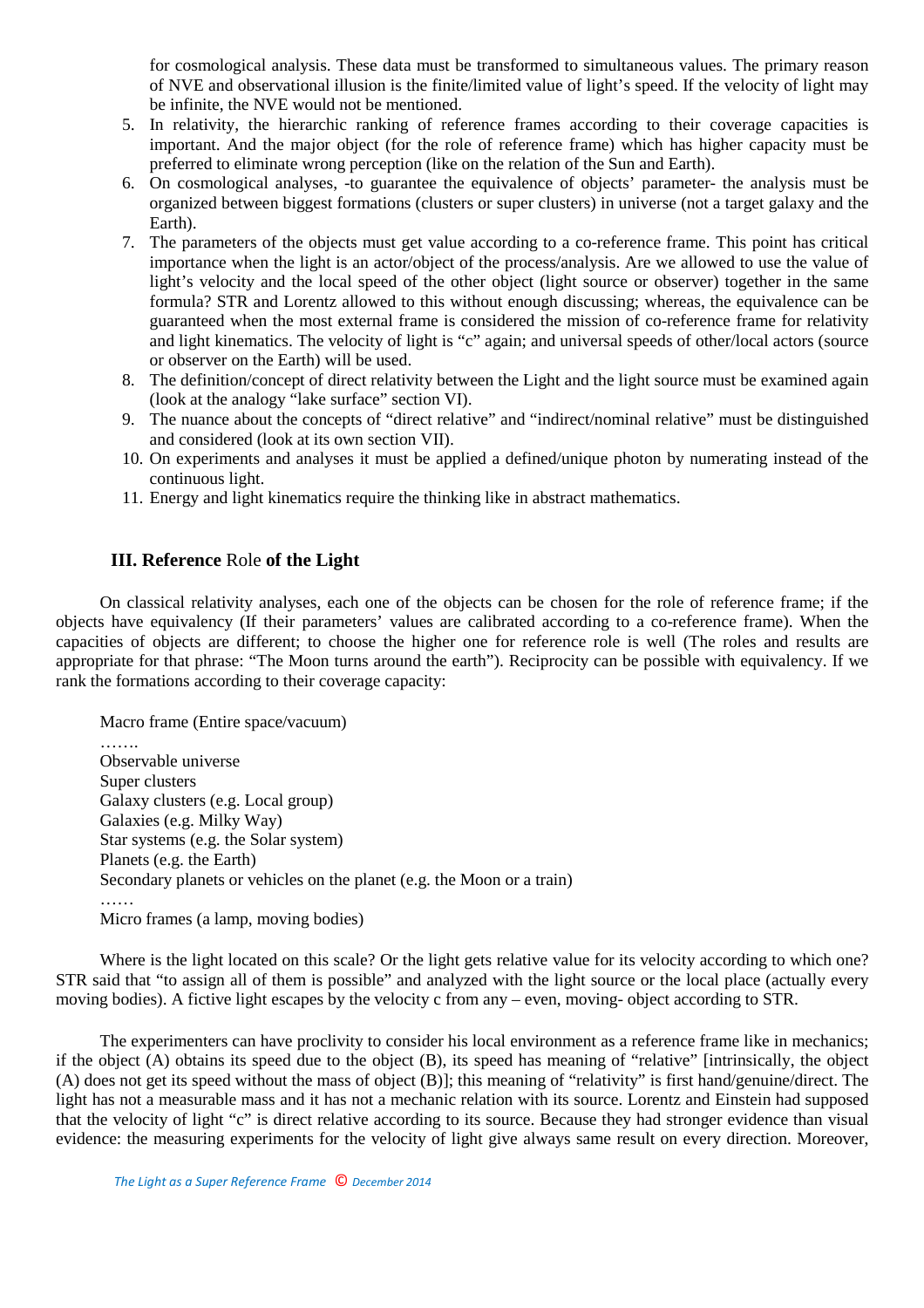when the experimenter considers an outer (sequential) frame, he hopes the value as "c +/- v"; but the result is always "c". So, this conclusion becomes a key postulate of STR with the labeling of "direct relative".

 Otherwise, another/an alternate interpretation is possible for the result of these experiments: the special measuring experiment for the light cannot measure the relative velocity according to local place/moving body or its source; it can measure only the universal velocity according to macro frame or most external frame (the special measurement method isolates the speed of the Earth/source). We want to call this macro frame by coding "light coordinate system (LCS)". The relation of the identified photon (we must use "unique/defined photon" instead of "light" anymore) and its source finishes after emitting moment. The source and this photon can travel or escape on different ways/directions from the emitting point which is marked on LCS. Even if you want, the source cannot follow its all photons; already the photons spread to the spherical directions (The light must be considered as a pulse like flashing).

If the experimenter intends to measure the universal velocity of light instead of local/relative speed; he would have to use the same measurement setting (uninterrupted light, double paths with a mirror, turning wheel/mirrors); and he would label the result as universal value of light's velocity. But Lorentz, Einstein and others perceived this measured value as escaping speed from the source or moving body; and so, the STR was formed.

## **IV. Light Kinematics and Cosmological Analysis without STR**

Current paradigm and STR will allow assigning the macro frame as co-reference system too, because all inert frames (no accelerating objects) can be used as a reference frame according to their concept; LCS or entire space is an absolute inert frame. Thus, entire space (that we prefer to call "Light Coordinate System": LCS) becomes the most external frame. If we adapt/transform the local value  $(V<sub>L</sub>)$  of the observer's speed or light source to universal value of speed according to LCS (V<sub>U</sub>)<sup>1</sup>; the values of c and V<sub>U</sub> can be used in the same formula/equation; so, the doubt of nonequivalence is eliminated (or the concept of STR cannot object for this option). Also the principle of Galilean relativity supports the concept of LCS: according to this principle the object (which has not acceleration) can be consented as stable/inert frame. The light has never acceleration; even, it does not need to accelerate for its maximum velocity, consequently the candidacy of the light (or  $LCS$ )<sup>2</sup> is more appropriate for the mission of co-reference frame. When the values of all (light's and other objects') parameters are arranged according to LCS, and when this method (that is defined above) is proceeded, the cosmological analysis can be possible by classical methods. And then the accurate numerical values can be obtained due to observational data. We had performed a sample of cosmological analysis [2].

## **V. Final Theories will Become Energy Based**

This study has an opinion and arguments that the velocity of light has relativity concept according to only LCS not all frames. The measurement device for light's velocity (continuous light, double path by mirror turning wheel/mirror etc.) cannot measure the escaping speed from its source. It measures just only the velocity of light according to LCS (entire space). Measured value for the velocity of light is always universal value.

But by now, the measured velocity for light has been labeled as the meaning of "direct relative" according to its source by STR. The credit of this opinion was high; because generally, the results of experiments and observations are accepted as force major evidences. Besides, that interpretation is possible too: **If the known measurement device can measure only the universal velocity of light (the relative speed according to LCS or most external frame);** 

 $\overline{\phantom{a}}$ 

<sup>&</sup>lt;sup>1</sup> V<sub>U</sub> ≠ V<sub>L</sub> the reciprocity principle does not work. V<sub>U</sub> and c can be used at the same Formula absolutely; but V<sub>L</sub> and c ?

 $2$  LCS (instead of light) is the most external frame.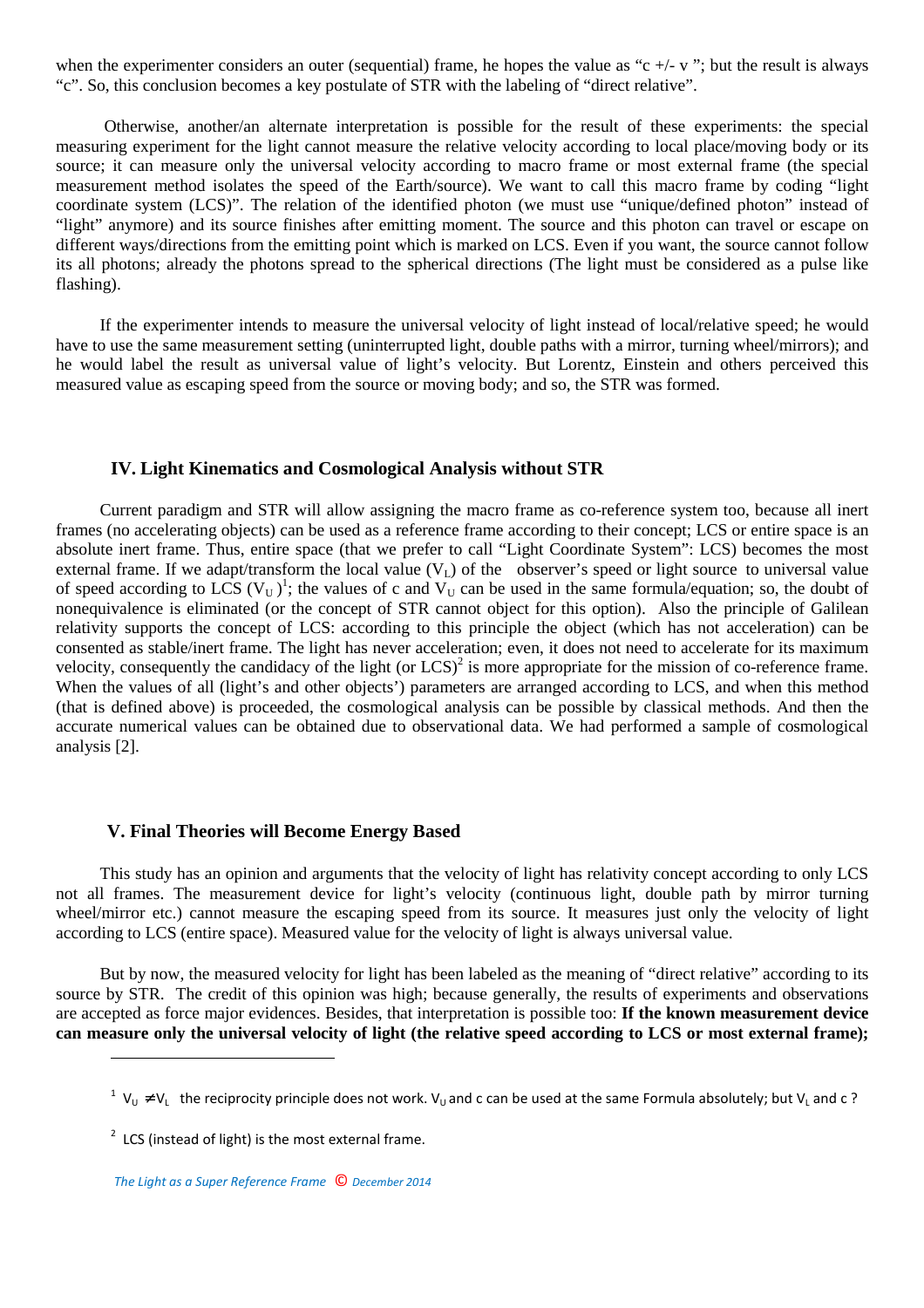## **therefore the same fixed value will be found on everywhere. With other words, if the light's speed is measured as the same fixed value "c" on everywhere; that interpretation is possible too: we can be always measuring just the universal velocity of the light.**

We human have many practices and opinion/decision about every speed that are "relative value" according to local place or first frame. Of course it is correct for the objects which have mass. Light has not measurable mass; it is a kind of energy which has radiation speed. Our thinking activity or computers have proceeding speed; but this kind of speed does not require analyzing in a relativity concept with a moving body. Yes, the light can travel the distances; the velocity of light is just a single co-quality with other concrete things; but that is all.

#### **VI. An Analogy to Clarify the Relativity of the Light**

When a pebble is dropped to the flat/quiet surface of a lake, a ring/circle wave happens and its radius expands by a value of speed (figure 1)[3]. The expanding speed of ring wave does not change while the experimenter is standing, walking or running; it keeps the value of its speed on every standard dropping the pebble. On this analogy ring wave represents the light, the surface of lake represents LCS, and the experimenter (who drops the small stones) represents the light source. As will be understood, the source (experimenter) can go every direction independently while the light (ring wave) is escaping from the emitting point (which is marked on the surface of lake). If the experimenter (when he has a motion) drops serially the pebbles in standardized conditions, it means it is like "continuous light" on natural status. The starting point or the centre of ring wave is marked on surface of the lake, not with entity of the source/experimenter. STR accepts that the light source itself is always starting point for the photon's motion. Space or vacuum (LCS) does not point an entity or concrete frame; actually (by abstract thought in math.), **the light is a super reference frame itself.** It is possible on a sheet of paper and is sufficient for analyzing instead of LCS. The surface of the lake is co-reference frame for ring wave and the experimenter/source; similarly space or LCS is co-reference frame for the light and other objects. The expanding speed of the ring wave is not relative value according to source (experimenter). To consider the relativity concept about speeds (between object and its reference frame) is not necessity and valid for the relation of light and its source. Direct relativity is essential and significant in mechanics, but not in light kinematic.



Figure 1 : The analogy of lake surface

## **VII. Direct (**genuine**) Relativity – Indirect (**nominal/notional**) Relativity**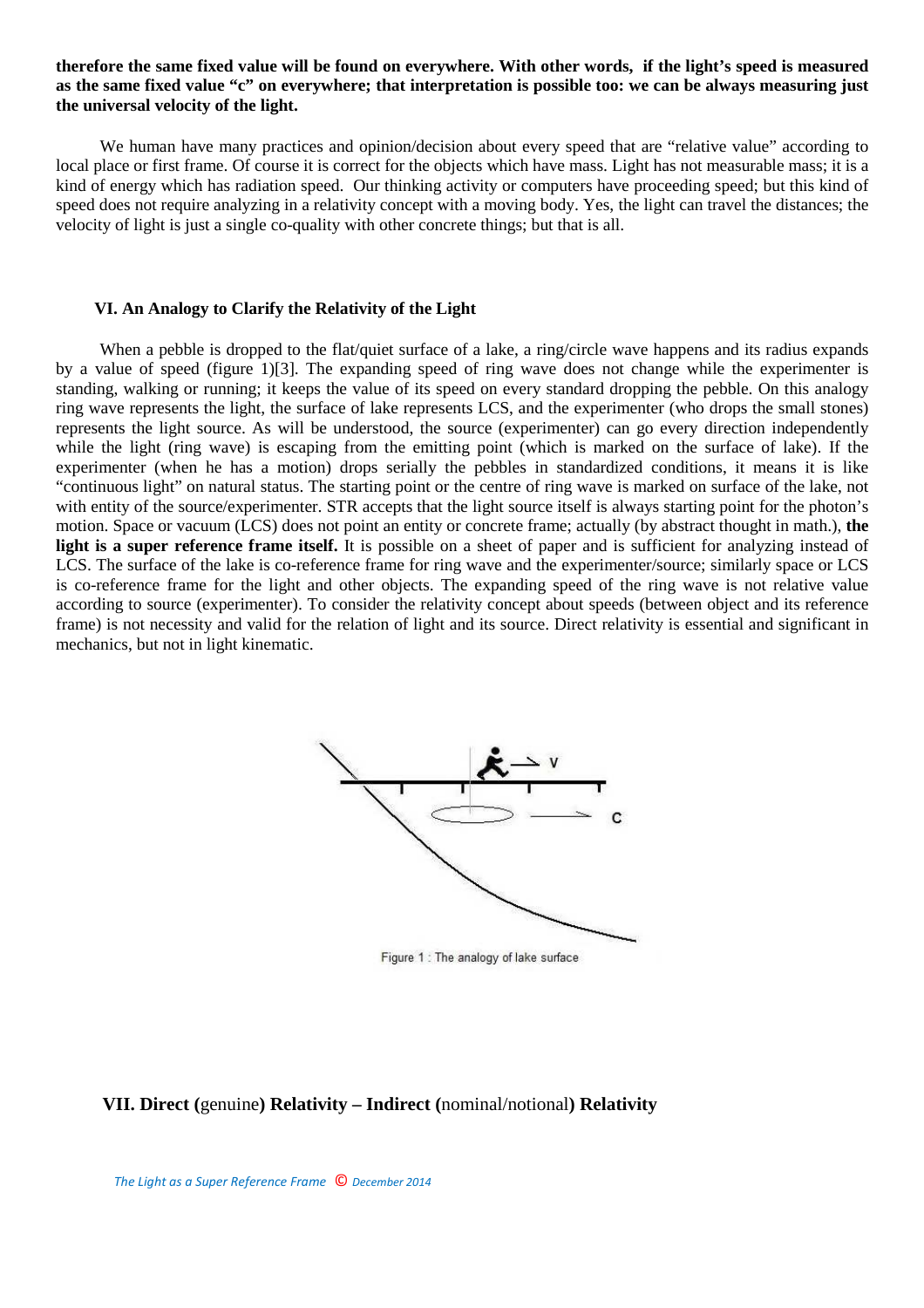In mechanics, an object needs another object (mass) to impose frictional force for its moving and it gets speed by accelerating. If it is a vehicle, its speed is a value according to the road and this value of speed has meaning of "genuine/direct relative" and its reference frame is the road. This vehicle moves away by its speed from the starting point on the road (which is the ratio system of its relativity). The road is the first reference frame of this vehicle and it gets speed due to this first reference frame. The distinguishing quality of direct relativity is mentioned with genuine cooperation of another mass (that is actually its own reference frame or ratio system for its direct relativity).

The light has not measurable mass and it does not need to impose any power to other object/mass. The light is a kind of energy and it travels in vacuum according to Maxwell's definition. The source emits the light; but it does not push or throw the photons. Direct relativity is not mentioned between the light and its source. The light travels due to its own energy and electromagnetic cycles. The light never gets its velocity due to its source. We may say that the first reference frame of a light is just/only this light itself; or its ratio system is "Light Coordinate System (LCS)".

Otherwise, two independent objects (if each one does not use other one's mass to get its speed) are possible (e.g. simply, two automobiles or the earth and Fornax cluster); and if the relativity method is preferred (one of them takes the reference role; it is supposed inert frame) for their motions, the speed of other (in moving role) object is relative characteristic according to other one; but, this relative speed is meaning as nominal/notional or "**indirect relative**". This nuance and labeling has importance in light kinematics; because first, the relation of photon and observer is an indirect relative status. Also the top limits for the speeds of direct and indirect options are different. The top limit of original speed or direct relative speed<sup>3</sup> for any body and the light is "c"; but, the top limit of indirect/notional relative speeds is "2c" (The diameter of a light sphere increases by "2c" while its radius increases by "c"). The top limit of "2c" may be perceived better by the LCS concept. To apperceive may be difficult; but the relation the photon and its source is "indirect relativity" too (it can be understood by LCS concept and considering the the distance between them). Indeed we cannot measure bigger value than "c" because of special measuring system (unfortunately, the known device works by using the light's capacity; similarly the radar cannot measure the velocity of light because of the same reason). Perhaps, indirect relative speed of light (as the changing speed of the distance between the photon and its source) can be measured by a new experiment (Single path, single photon, analog cinema films and technology and sufficient precision etc).

## **VIII. The Relativity in Universal Scale**

Anything is never seen at its simultaneous position and actual age because of NVE (natural visual error or the limited/finite value of light's velocity). The observing moment is at present time but the time and its position of observing object's "view" are not belonging at present time. In addition, the components of some parameter (e.g. radial velocity) have not equivalency about simultaneity; the observer's component of measured the value Z (redshift) or radial velocity is the value of present time, but not for observing object. The measured value of an astronomical parameter (that is the resultant of inappropriate values) has not scientific integrity. The reason of this inconsistency is the limited/finite value of light's velocity.

We see the Sun at the position of  $\sim 8$  minutes old. The photons of observed view had began to travel before 8 minutes and the Sun has leaved this position after the emitting moment of these photons; as result, at observation moment, the Sun does not locate at the point of other tip of the photon's way. We can examine similar event in universal condition (fig. 2):

The Earth (or observer) and the star (light source) are at their positions of  $E_1$  and  $S_1$  at the moment  $T_1$  (the emitting moment for the photons which will arrive to observer's eye at the moment  $T_2$ ); and they are at new positions of  $E_2$  and  $S_2$  at the moment  $T_2$  (observing moment of same photons). The photons travel the way  $S_1E_2$  during the time

l

<sup>&</sup>lt;sup>3</sup> And the universal speeds which are increased by the method of serial/sequential relativity.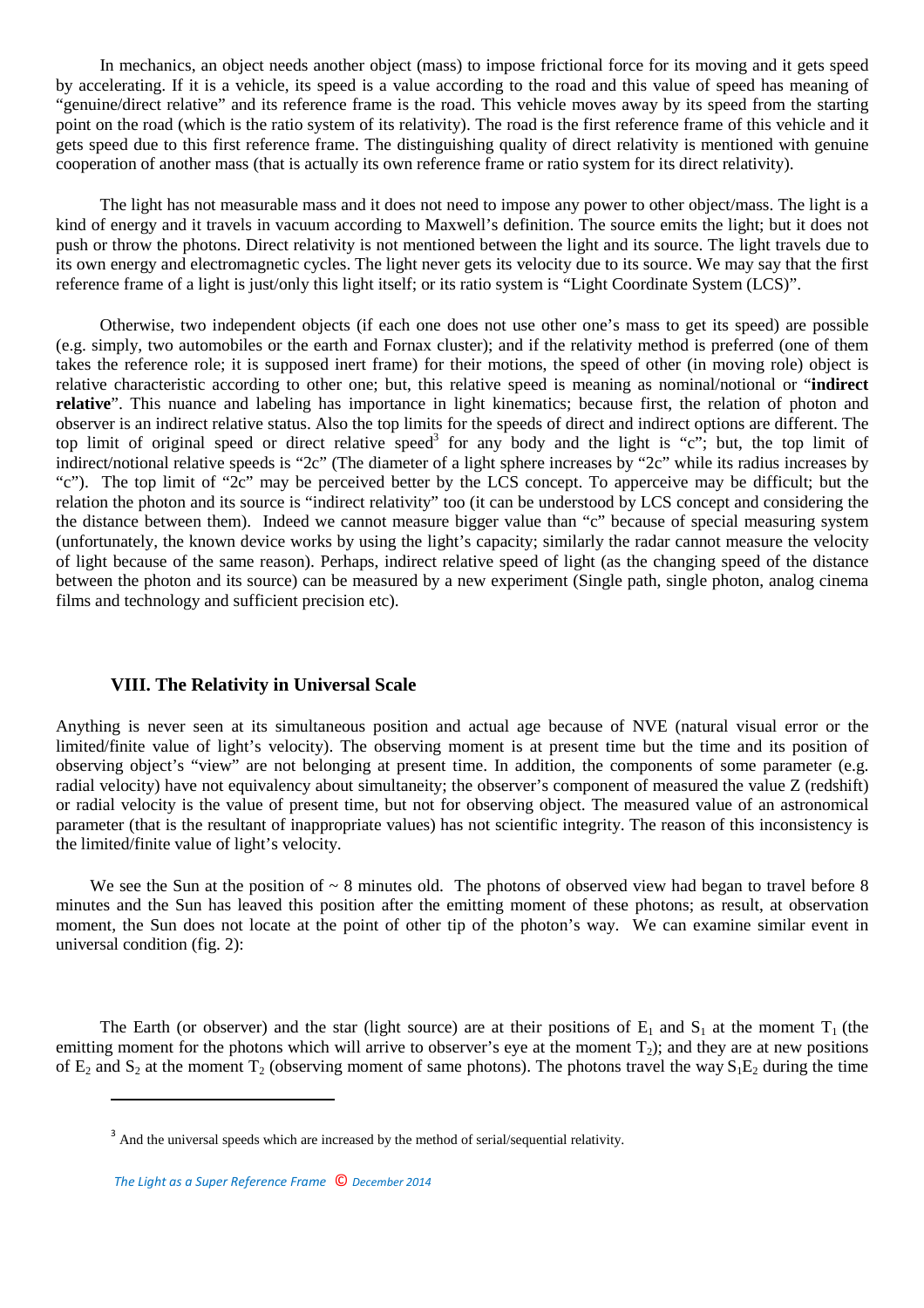" $T_2 - T_1$ " with their speed "c". The star/source transits the point  $S_2$  at the observing moment  $T_2$  and the observer transits the point  $E_2$  at the moment  $T_2$ .



Figure 2 - Special relativity on universal scale

The starting point of the photons  $(S_1)$  must be marked on LCS, not with the image view of the star. The star/source had transited the point  $S_1$  at the moment  $T_1$ . And the relation of "direct relativity" between these photons and their source (the star) will end from the moment  $T_1$ . This examining indicates that the starting point of the photons  $(S_1)$  is marked on LCS. The star/source had transited the point  $S_1$  at the moment  $T_1$ . And the relation of "direct relativity" between these photons and the source will end from the moment  $T_1$ .

On the observing moment, the new and genuine position of the star/source  $(S_2)$  is not effective or important for kinematics analyses of these photons. The light has arrived to observer's eye by always the velocity "c"; but this determination does not mean that the distance  $S_1E_1$  is traveled by the speed "c". While the photon travels the way  $S_1E_2$ ; the observer travels the way  $E_1E_2$  for the same duration.

#### **IX. Discussion**

Astronomical observations are just an image view or illusion because of NVE. We cannot see anything simultaneously; of course this determination is significant for distant objects. The managing the qualities of these views for scientific function or efficacy are required. Observational data are a kind of raw material; they must be processed for usable data.

STR concept does not consider that hierarchic ranking of reference frames and location of observer in this scale; this nuance can be indicative for correct perception. STR contains some locality signs although its target about universality.

The light has high and different/specific qualities according to materials; therefore the measurement experiment and device for the velocity of the light is specific. It cannot be used to measure the speeds of other objects. Also, it does not resemble to the measurement methods in mechanics (In mechanics, the result values of speed measurements are "relative"; the cooperation of the mass and power is mentioned to cause and accelerate for an object's speed. Generally the bigger mass (the Earth) is first reference frame and origin for the rate of local object's speed. The measurement of light's velocity does not contain similar easiness/simplicity and we must have high precision to interpret about which kind of speed (local or universal, etc.) we do/can measure.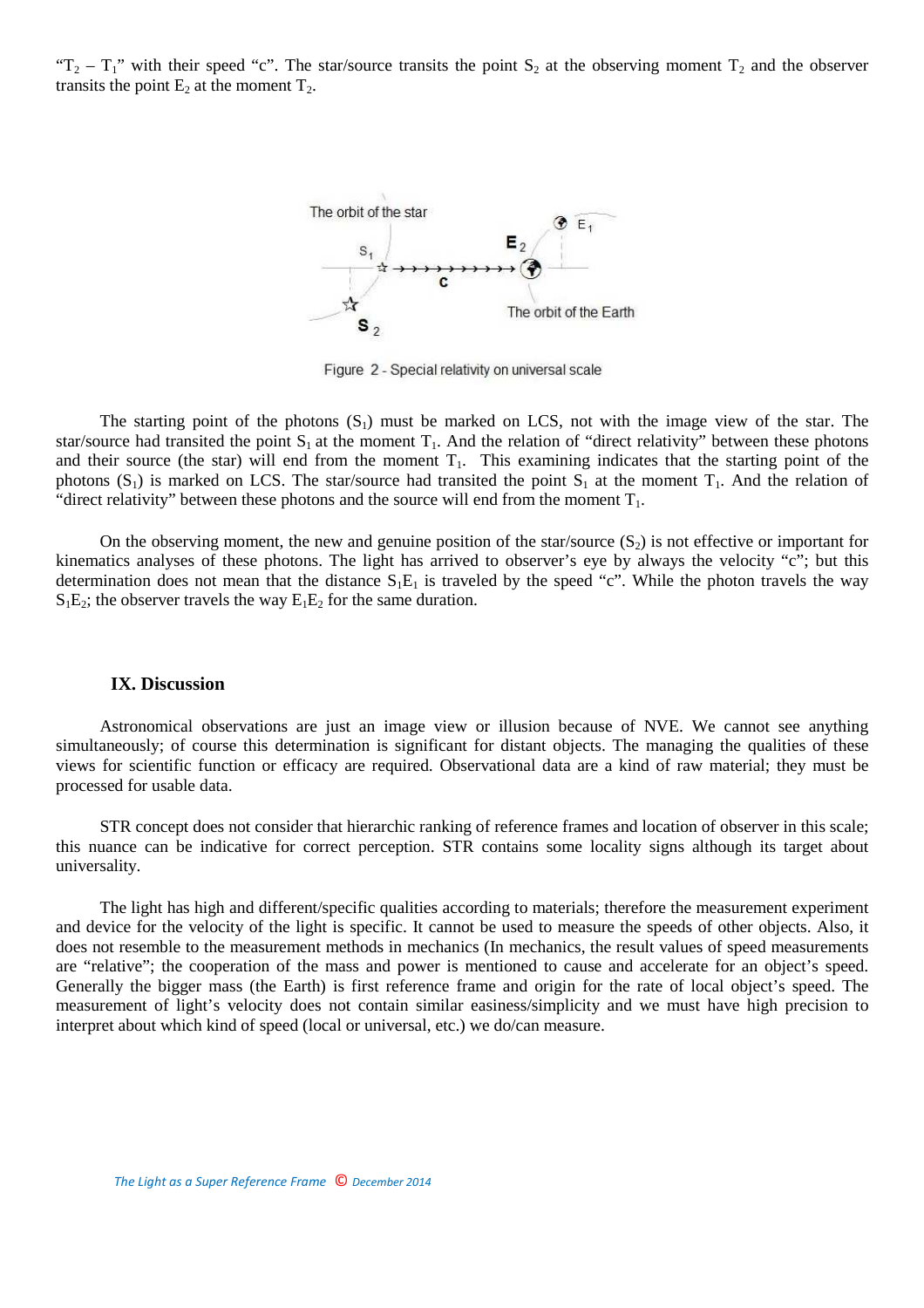Two different interpretations are mentioned for the fix value of measured velocities of light:

**1-The report of STR**: The velocity of light is same value according to everything. Physical principles are valid on everywhere in universe. The light is never impressed from its source's speed. If the source is not accelerated it can be use as an inert frame according to Galilean principle and the relativity analysis is possible between the light and its source. In the measuring experiment of light's velocity, preliminary expectation is what the result will be "c  $+/- v$ " but it is always got the fix value "c". So, the opinion "the light always moves away from its source by the speed c" is adopted and the concept of "direct relativity" accompanies to this opinion/decision without any doubt and discussion.

**2- The interpretation of this revised thesis:** The measurement device presents always the same fixed value for the velocity of light; because it can measure just the speed according to entire space not local/relative speed. This opinion/option is compatible with the principle "physical rules are valid on everywhere in universe" with the semantic form "it is always measured..."; not "it always travels ...". Also, finding the same value for all directions indicates and verifies this thesis.

 As will be understood, the result of an experiment can support two different theses which is mentioned of respectable difference in meaning.

Otherwise, STR had used much isolation/easiness by analyzing (just only a moving body and a fictive light on it) at same line and single direction  $(+ x)$ . Lorentz had added another sequential frame into analysis and constituted Lorentz transformations. But they had not realized to superpose by other sequential outer frames and not discussed according to natural reality; and they had neglected other directions (for 41253 spherical degrees and their fractions) especially for option of opposite direction. If we consider this, the inferences just like STR for the photons at other directions -which are emitted by same source on same moment- are not consistent. Lorentz's transformations<sup>4</sup>:

$$
x' = \gamma(c - v)t \quad t' = \gamma[1 - (v/c)]t \qquad \qquad \frac{x' / t' = c}{(1)}
$$

If this analysis is repeated for the source which goes to the direction - x, while the photon travels again to the direction  $+ x$  (the speed of source with negative sign:  $- v$ ):

$$
X'' = \gamma(c + v)t \quad t'' = \gamma[1 + (v/c)]t \qquad \qquad \underline{x''/t'' = c}
$$
 (2)

The velocity of light "c" is kept on these two options. On inverse process (the source goes to the direction  $+x$ , while the photon travels to the direction  $- x$ ) the result remains just the same. But there is a very important detail which can be overlooked:

$$
t' \neq t'' \quad ; \quad \text{and} \quad t' < t < t'' \tag{3}
$$

Of course  $(x', t')$  and  $(x'', t'')$  represent the locations of the photon on the apses. These two options can be organized simultaneously. So, the same routing requires time dilation (lower tempo); the opposite routing requires time contraction (higher tempo). But naturally, these tempos can never be realized for the same clock or body simultaneously. This result is clearly inconsistent to causality.

We can see many settings which support the STR. Generally they use excessive isolation and these isolations capture the logic. According to STR concept, the source or moving body is always located on the centre of light sphere of a single/unique light pulse (that its radius increases by the velocity of light) while the source travels. In this case, the lights on other directions disprove the STR: e.g. while the train goes, the path of perpendicular light becomes diagonal path option like a light clock; OK; but what do other directions of light sphere do? For example, the path of the light (that is on the angle of former diagonal path because of the train's speed) transforms a perpendicular path, but

 $\overline{\phantom{a}}$ 

<sup>&</sup>lt;sup>4</sup>  $γ = [1 - (v/c)^2]^{-1/2}$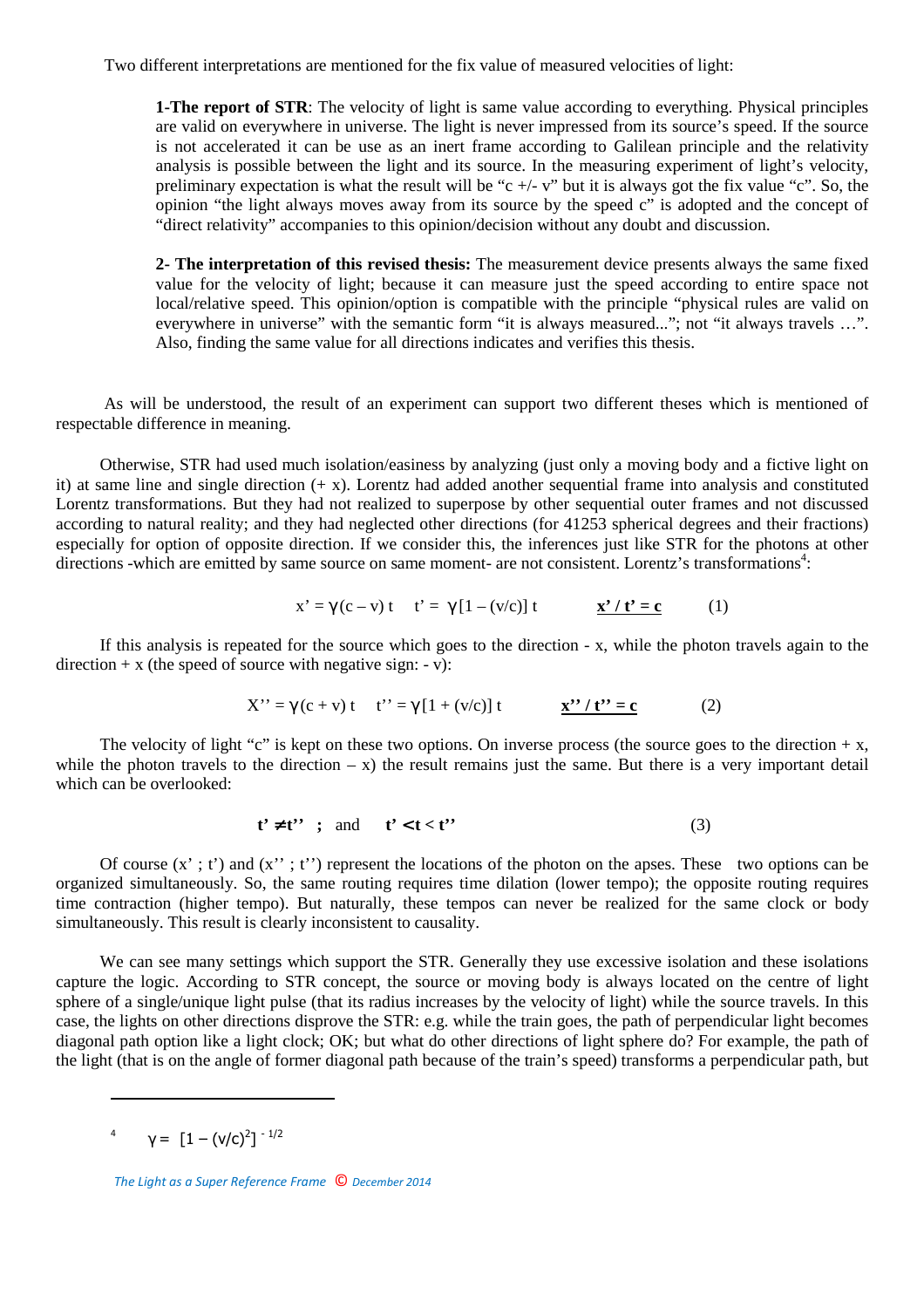this result does not support first opinion. Also, if we fix the perpendicular path with a filter; this time, probably the length of light's way does not increase like the total of steps' heights for a stairs; i.e. the length of the photon's way does never change. Whereas these options have transparency according to concept of LCS; it does not cause confusions.

The logic of STR has an interesting theme: Fitzgerald contraction is a prophecy to save the concept of ether. Some people followed and considered this prophecy. STR (especially in Einstein's book at 1916) starts by accepting the Maxwell's electro-magnetic cycles (i.e. STR disowns the concept of ether); but, the following analysis results by presenting a theoretical/technical base for ether concept. Intrinsically the STR supports the old ether concept by verifying the Fitzgerald contraction. This point is interesting.

We human look to universe from a place within universe; we want to define all phenomenons by relativity method according to familiar things and naturally we prefer to assign the tangible/concrete things for reference role. The labeling the light as relative characteristic according to its source or local place is our natural and local habit; because the light is already radiated by its source; we may be captured by this perception. If we would locate on LCS and measure the velocity of light, determined value would be defined as direct relative speed according to out of universe (LCS) by our similar habit; and so, this decision would be really accurate.

In this study, it is indicated that all experiments and postulates (that they are supporting the STR) can support another thesis too. The identical measurements on everywhere will give the same universal value, if the device can measure just the velocity according to LCS.

 Is a paradox mentioned for the top limit concept "2c"? In direct relativity the top limit for the increasing/decreasing speed of distance (between two moving objects) is c; but, it is 2c for notional relativity (each one of objects gets its speed independently from other). But even in this case, an observer can see the events (which happen by bigger speed than c) due to single value of "c" (an observer who is on an object sees the other -like a cinema film- by fast or slow playing in accordance with their approaching or becoming distant status; this result is not an inference of STR that is about time dilation):

The objects' speed can have separately high portion of c. So, the increasing/decreasing speed of the distance between two moving objects is bigger than c, in approaching option of the objects, three observers (that each one is located on an object and the third one is located on the collision point) will perceive the collision on the same moment. The simultaneous perceiving the collision is indicative / determinative about the indirect relative speed of each one (according to other one) requires to be arithmetical total of their speeds, and this value can be bigger than c (but;  $<$  2) c). For the state of moving away, if the objects travel even with the velocity c; the observer (who is located on an object) will remain to see the other object on starting point which is marked on LCS. Eventually, to see the older times than the starting time is impossible; the causality is kept. And the nature never cares about what an organism will see.

In light kinematics and special relativity, the presence of the observer and his perceiving capability must be eliminated or well managed to exclude negative and wrong/confusing perceptions. A photon travels with the value c in space after the emitting moment  $(T_0)$ . Also, its source travels to any different direction after  $T_0$ . At a moment of the following times  $(T_1)$ , the distance  $(L_1)$  between new positions of the source and this photon is not defined by that expression: c  $(T_1 - T_0)$ ; but, the STR claims that  $L_1 = c (T_1 - T_0)$ . To distinguish and consider the positions that the observer/experimenter is an actor of the experiment/analysis or he is outside of the experiment.

#### **CONCLUSION**

We queried the equivalency and partnership of the light and its source and found the clues for asymmetric matching or inconsistency; especially the light is a kind of energy; but the source or moving body is a material. And we perceived that we will not be allowed to can use their parameters in the same formula easily/ unreservedly; because the measured velocity of light may not be light's local speed (or relative value according to local objects). Eventually,